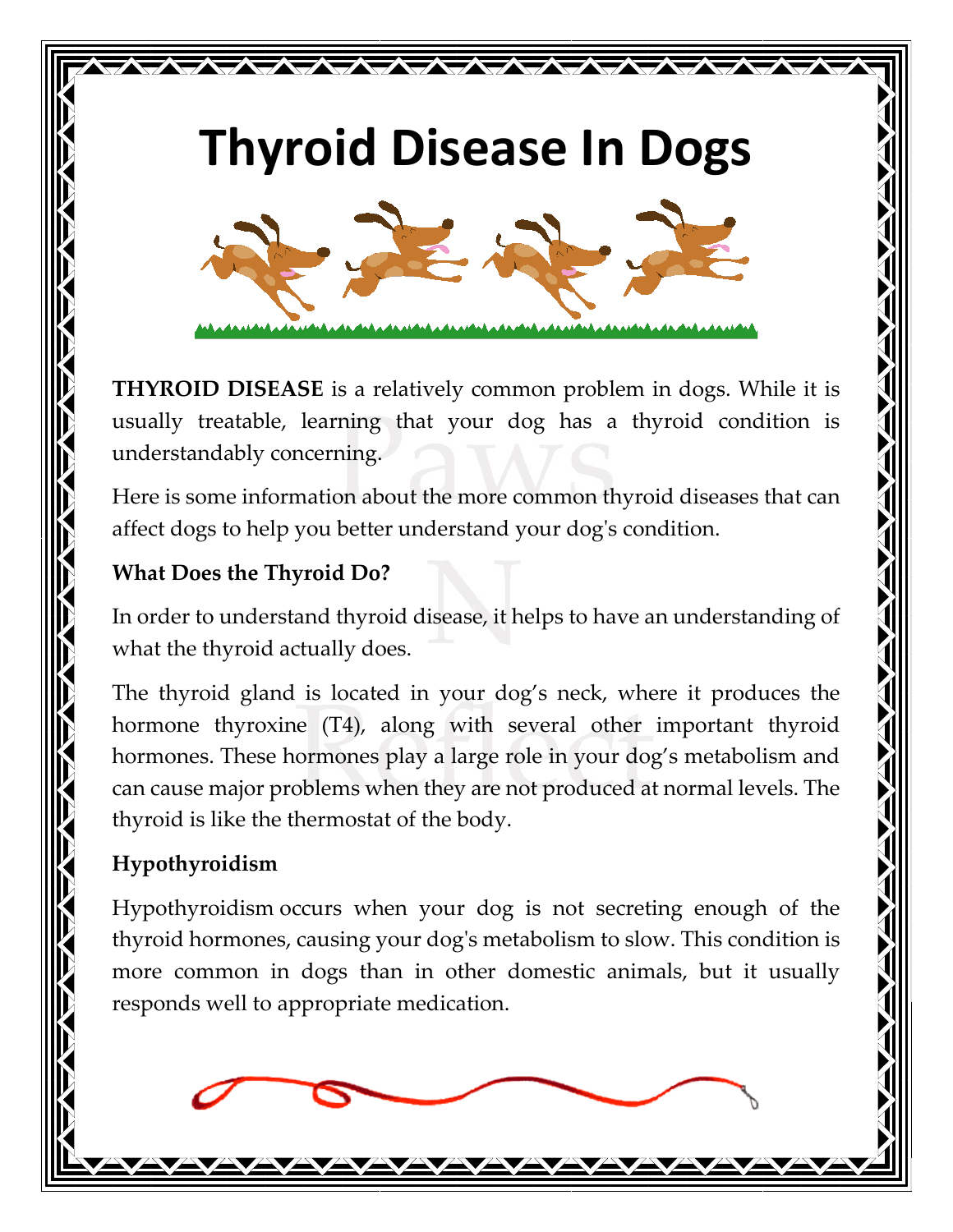## **What Causes Hypothyroidism?**

In 95 percent of cases, the direct destruction of the thyroid gland causes hypothyroidism. This destruction is usually the result of either lymphocytic thyroiditis or idiopathic atrophy of the thyroid gland. Other, rarer causes of hypothyroidism include cancer and congenital defects.

WAYNAWAYA WAKATA TA

## **What Are the Symptoms of Hypothyroidism in Dogs?**

Low thyroid levels affect all your dog's organ systems. The symptoms of hypothyroidism can vary greatly from dog to dog but are all mostly related to your dog's slowing metabolism.



#### **Here are some of the more common symptoms:**

- **Lethargy**
- **Exercise intolerance**
- Mental dullness
- Weight gain without a change in appetite
- **Obesity**
- Cold intolerance
- Changes in coat and skin, like increased shedding, hair thinning, and hair loss
- Thickening of the skin
- Reproductive disturbances in intact dogs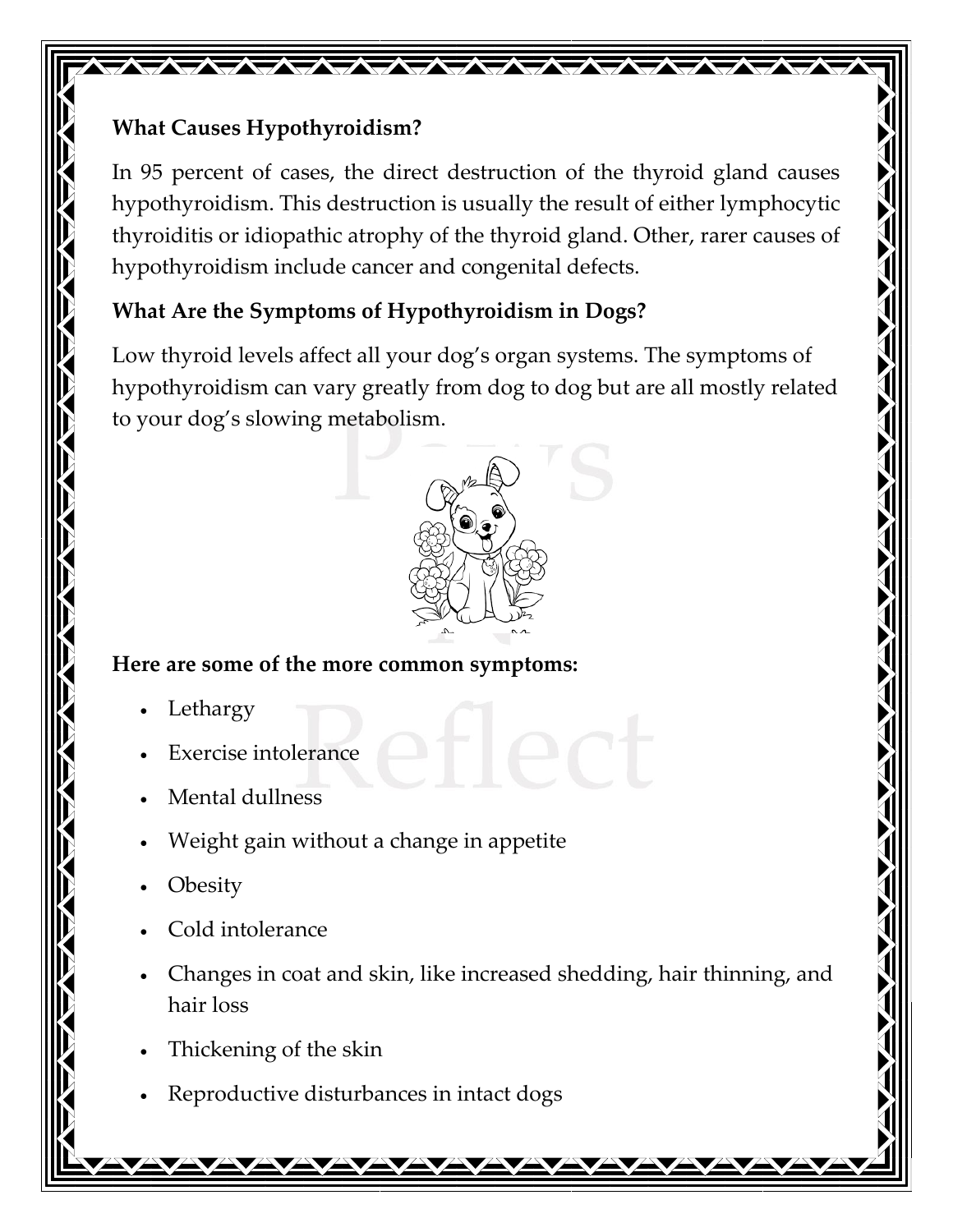**Some breeds** do appear to be at greater risk of developing hypothyroidism than others. Medium-to-large-size breeds are more likely to develop the disease than toy and miniature breeds, and the Cocker Spaniel, Miniature Schnauzer, Dachshund, Doberman Pinscher, Golden Retriever, Airedale Terrier, and Irish Setter appear to be predisposed to developing the condition.

WAYAYAYAYAYAYAYAYA

## **Diagnosing Hypothyroidism in Dogs**

The Merck Veterinary Manual states that hypothyroidism is one of the most over-diagnosed diseases in dogs. This is because many diseases mimic hypothyroidism. Some conditions or clinical signs even improve with thyroid medication. Other diseases also affect the thyroid levels but are not hypothyroidism. This can make diagnosing a thyroid condition tricky, so be patient as you work with your veterinarian to get to the root of your dog's symptoms.

Your veterinarian will diagnose your dog based on clinical signs and careful diagnostic testing. This will probably require several blood tests to determine if your dog exhibits any of the abnormalities commonly associated with the disease, and regular monitoring of your dog's thyroid levels.

One of these tests will probably be a test of your dog's T4 concentration. This is a good initial screening test for hypothyroidism however, your veterinarian may recommend running further tests to get a definitive result.

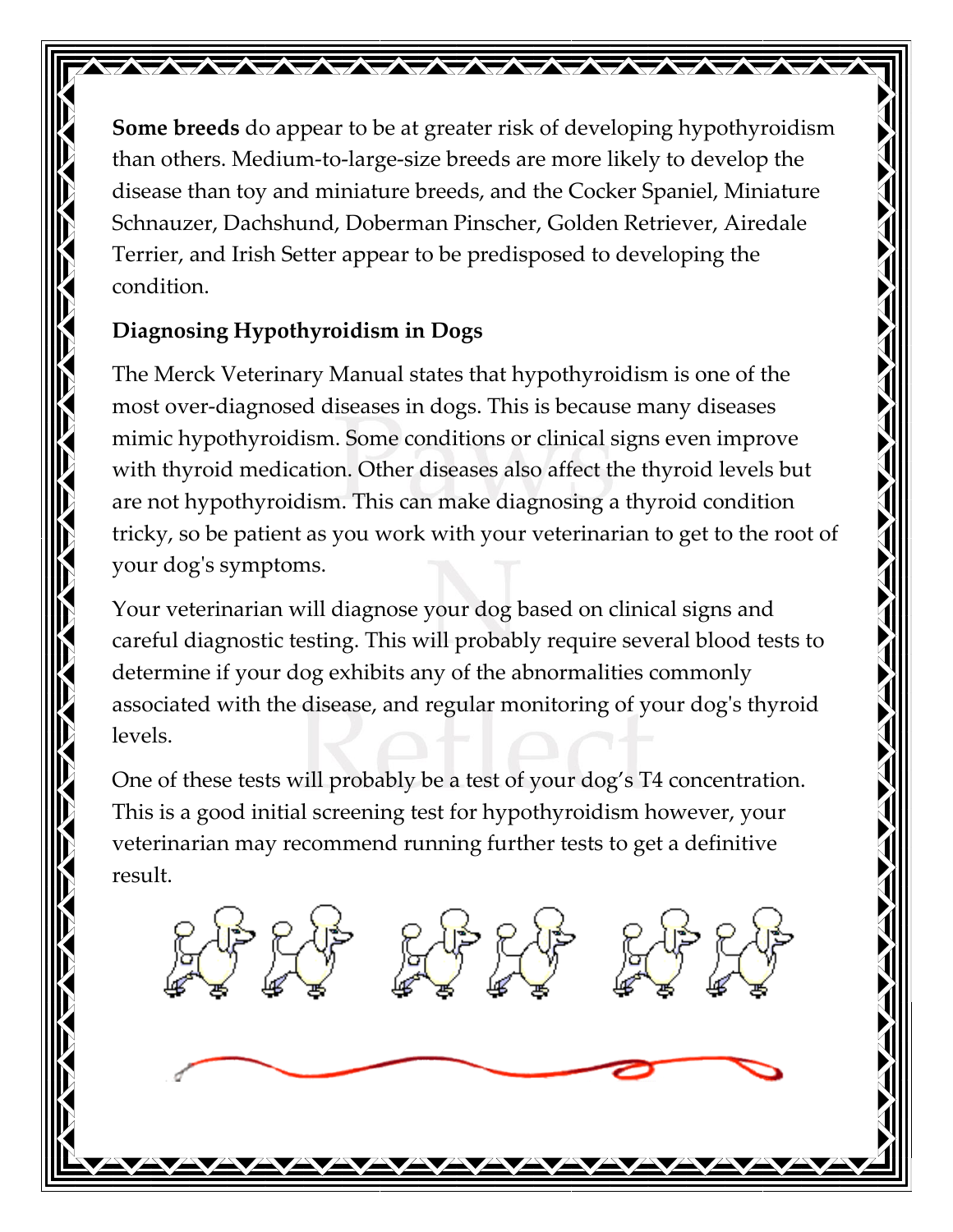#### **Treating Hypothyroidism in Dogs**

Hypothyroidism is treatable. Your veterinarian will probably give your dog a prescription for thyroxine, a replacement hormone compound, to offset your dog's low thyroid function.

WAXAYAYAYAYAYAYAY

The dosage will vary depending on your dog's weight and thyroid levels. Your veterinarian may need to adjust your dog's dosage over time, and you should expect to see results after one to two months. Once your veterinarian has determined a stable dose, your dog will most likely need to have his thyroid levels retested once or twice a year and continue the stable dose of medication, for the rest of his life.



## **Autoimmune Thyroiditis**

Some breeds of dogs are predisposed to a type of thyroid disease called autoimmune thyroiditis. This disease occurs when the immune system attacks the thyroid gland and is more common in the Akita, Doberman Pinscher, Beagle, and Golden Retriever.

Hypothyroidism can be the only manifestation of this disease, but autoimmune thyroiditis can also be a symptom of another disorder, such as systemic lupus erythematosus, or panendocrinopathy. This is one of the reasons why getting an accurate diagnosis for hypothyroidism is so important.

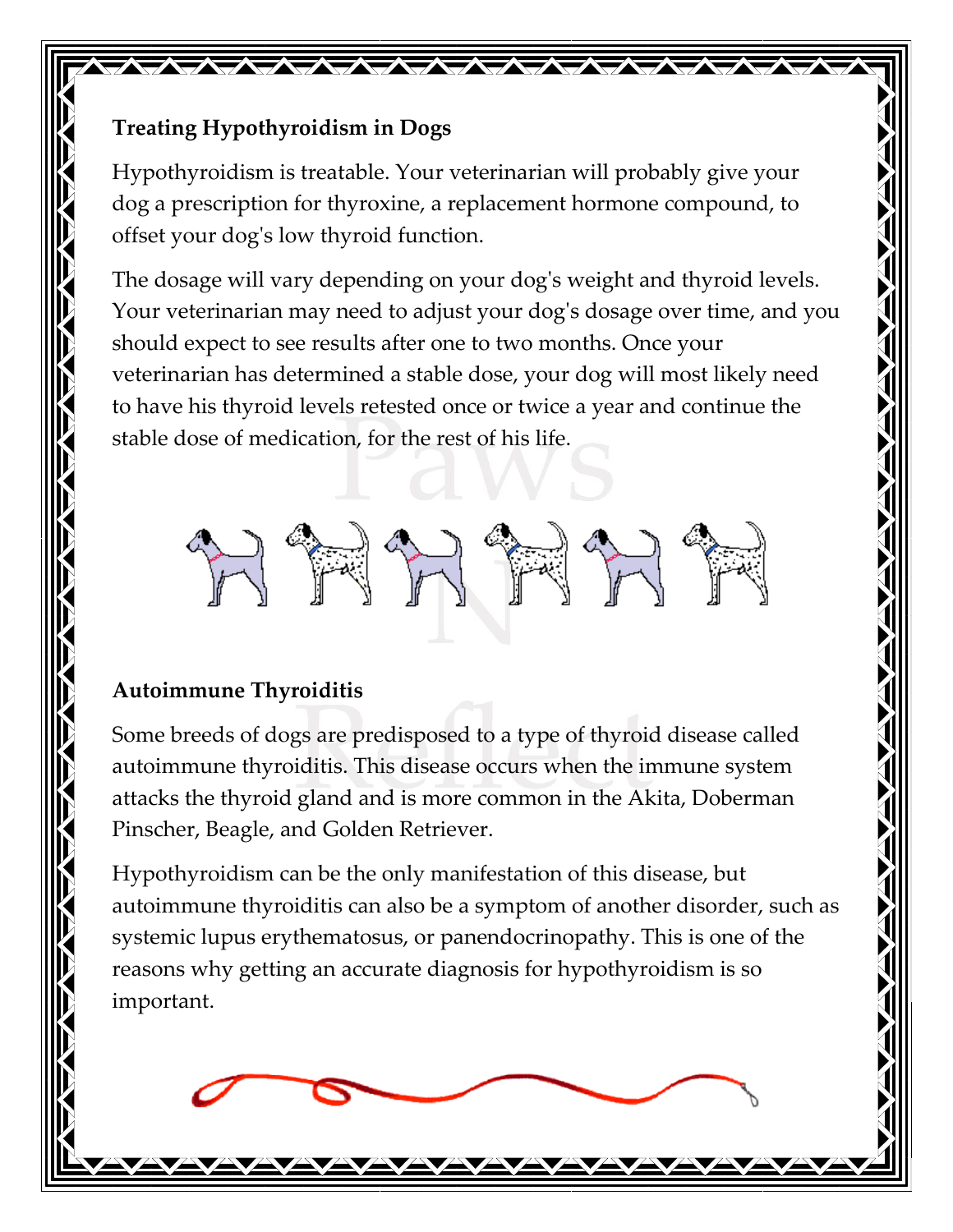#### **Hyperthyroidism**

Hyperthyroidism occurs when your dog's body produces too much of the thyroid hormone, increasing your dog's metabolic rate to dangerous levels. This disease is rare in dogs and is much more common in cats, but when it does affect dogs, it is usually serious.

**WAYNA WARANTA WA** 

A type of cancer, called thyroid carcinoma, is the primary cause of hyperthyroidism in dogs. Once diagnosed, your veterinarian will discuss the treatment options and prognosis for your dog. These options will depend on the stage of the cancer, the size of the tumor, and the extent of nearby tissue involvement.

There are several treatment options available for thyroid carcinoma. Your veterinarian may recommend surgery, chemotherapy, or radiation treatments, depending on your dog's condition. In the meantime, there are medications available to counteract the excess hormone levels to keep your dog comfortable.

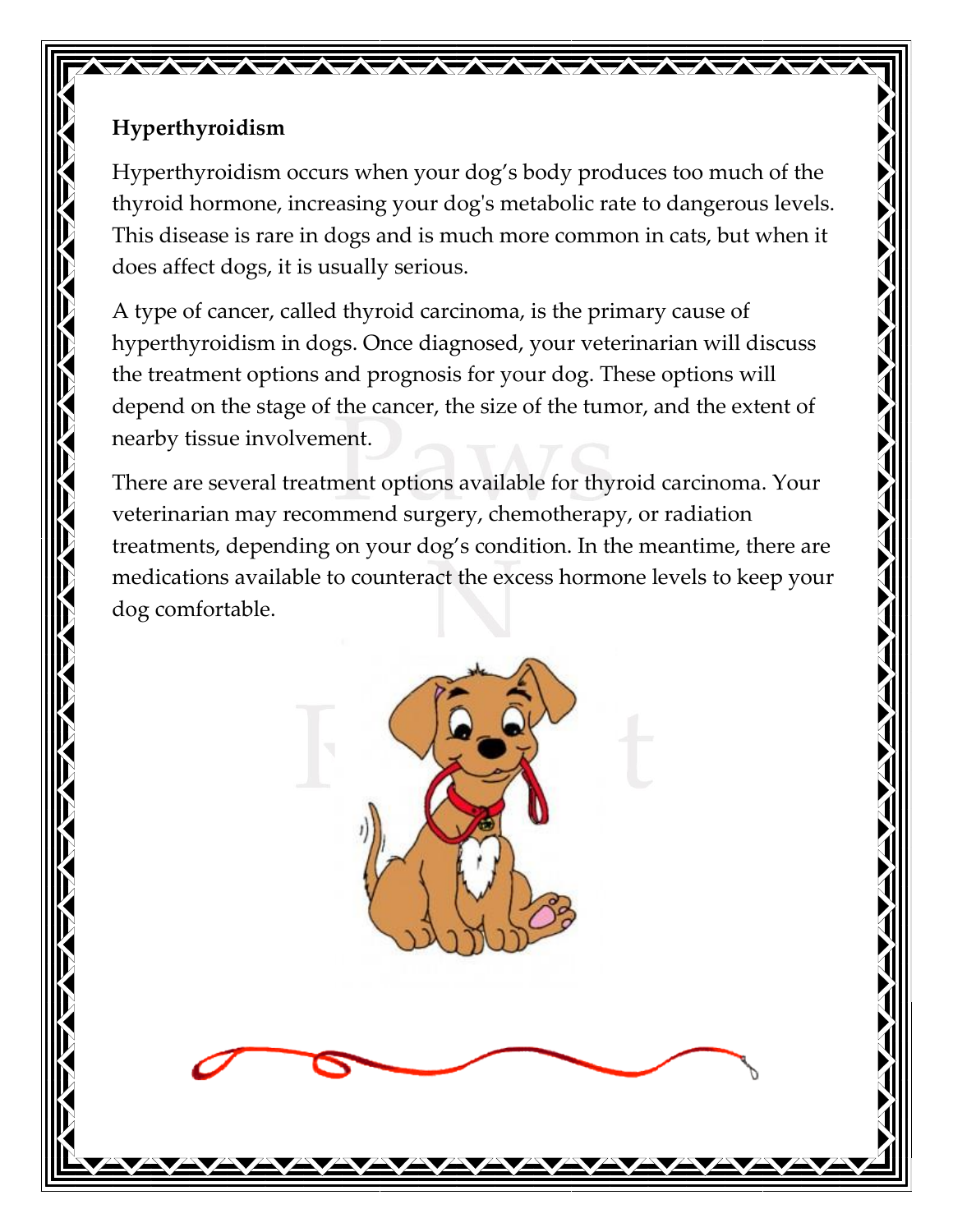#### **The symptoms of hyperthyroidism in dogs include:**

WAXAYAYAYAYAY

- Weight loss
- Hyper-excitability
- Increased appetite
- Increased thirst
- Increased urination
- Enlargement of thyroid gland
- Vomiting
- Diarrhea
- Increased amount of stool
- Congestive heart failure
- Tachycardia (fast heart rate)
- Heart murmurs
- Cardiomegaly (enlarged heart)
- Dyspnea (shortness of breath)

Unfortunately, the long-term prognosis for dogs with hyperthyroidism and thyroid carcinoma is poor to grave. Talk with your veterinarian about your dog's condition for the most accurate prognosis.